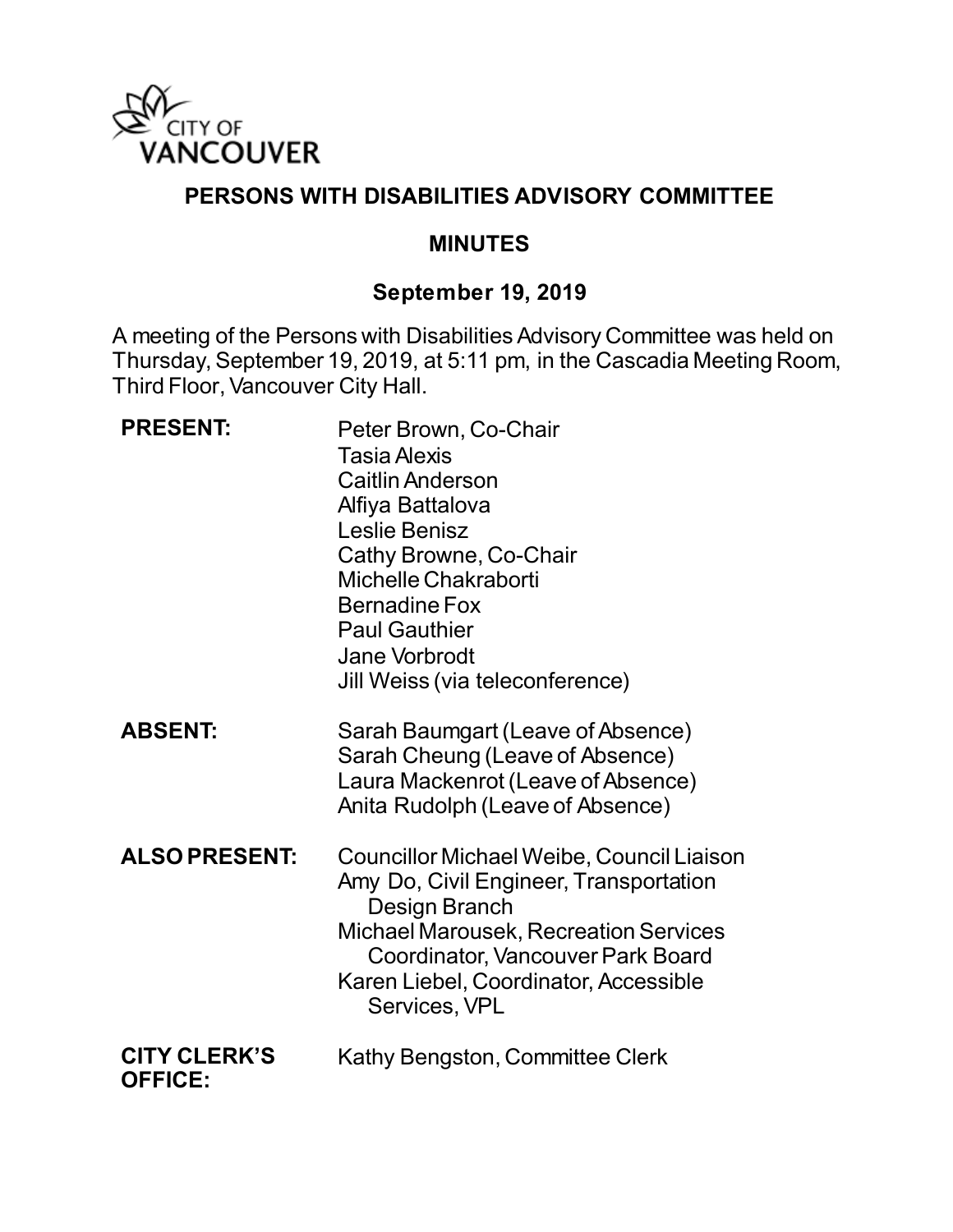## **WELCOME**

The Co-Chair acknowledged we are on the unceded territories of the Musqueam, Squamish, and Tsleil-Waututh Nations.

#### **Leave of Absence Requests**

MOVED by Cathy Browne SECONDED by Caitlin Anderson

> THAT the Persons with Disabilities Advisory Committee approve leaves of absence for Sarah Baumgart, Sarah Cheung, Laura Mackenrot and Anita Rudolph, for today's meeting.

CARRIED UNANIMOUSLY

## **Approval of Minutes**

MOVED by Paul Gauthier SECONDED by Michelle Chakraborti

> THAT the Persons with Disabilities Advisory Committee approve the Minutes from the meeting of July 13, 2019, as circulated.

CARRIED UNANIMOUSLY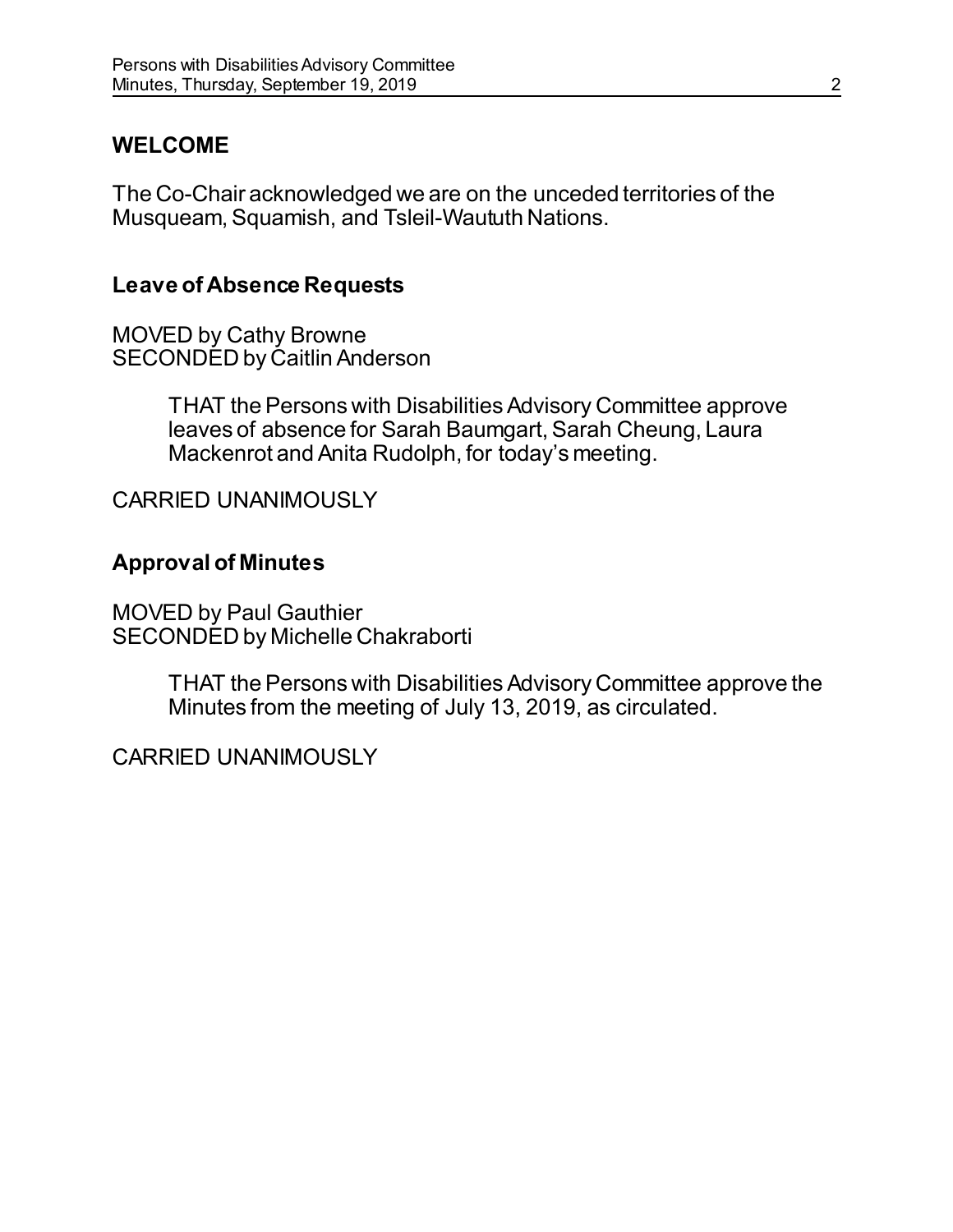## **1. Ride Hailing**

Joanna Clark, Transportation Planner, provided an overview on the new Ride Hailing Services in BC, which included the Council approved principles, key findings, and street management. Questions from committee members followed.

MOVED by Peter Brown SECONDED by Caitlin Anderson

> THAT the Persons with Disabilities Advisory Committee (PDAC) create and finalize a motion on the subject of Ride Hailing Services for submission to the Vancouver City Council to communicate the Committee's ongoing desire for accessibility needs for all persons with disabilities.

CARRIED UNANIMOUSLY

## **2. Right Fit Project Update**

Christine Gordon and Jessica Robert-Farina, Disability Alliance BC, provided a Right Fit project update, followed by questions.

MOVED by Cathy Browne SECONDED by Alfiya Battalova

> WHEREAS the Persons with Disabilities Advisory Committee (PDAC) supports the continuation of the Right Fit Pilot Project.

> THEREFORE BE IT RESOLVED THAT the Co-Chairs of the Persons with Disabilities Advisory Committee (PDAC), send a letter on behalf of PDAC to the City of Vancouver Renter's Office in support of continual funding.

CARRIED UNANIMOUSLY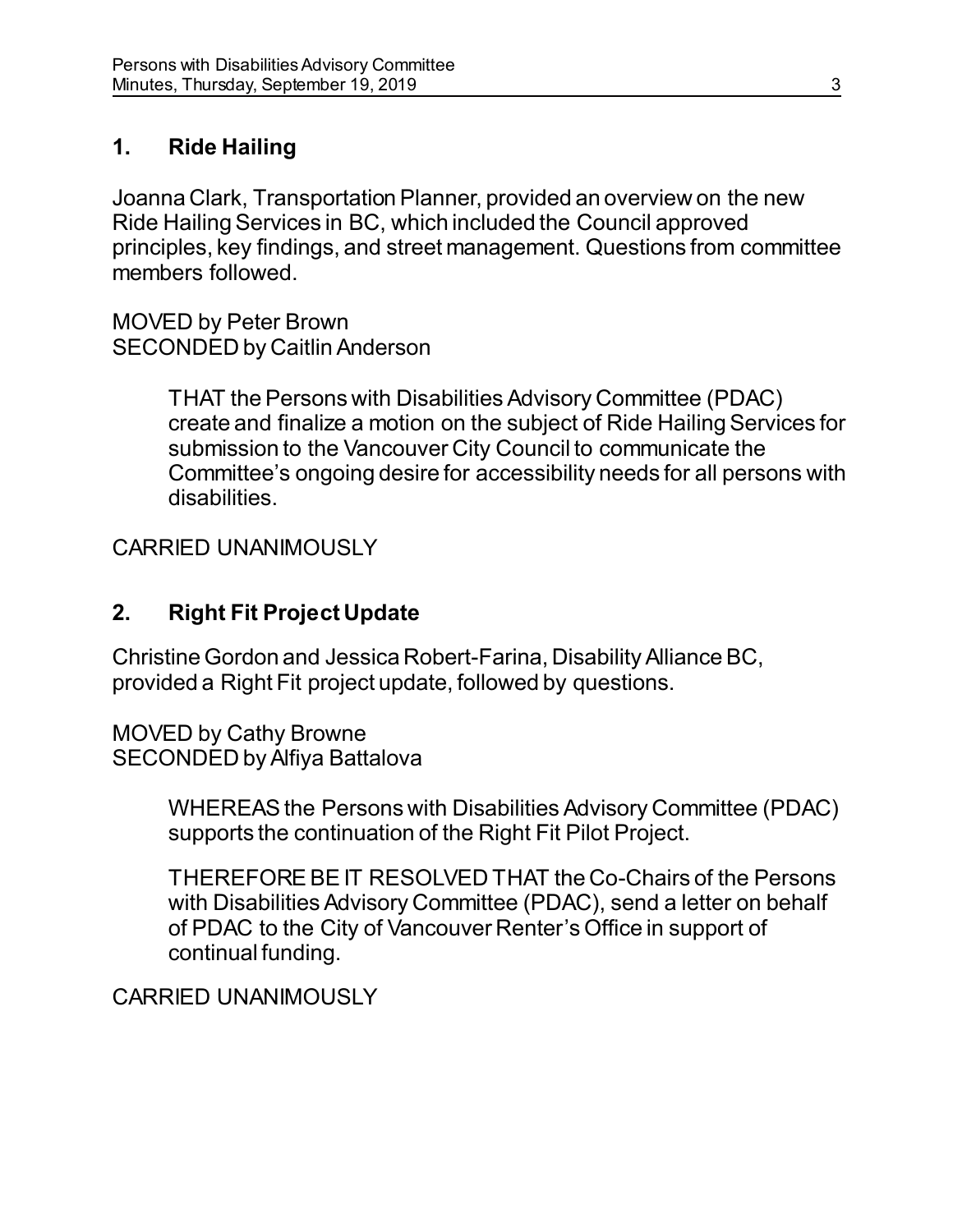## **3. Single Use Strategy**

The Chair read out the proposed motion to endorse the bendable plastic straw requirement.

MOVED by Bernadine Fox SECONDED by Peter Brown

#### **WHEREAS**

- 1. City Council adopted the Single-Use Item Reduction Strategy on June 5, 2018.
- 2. City staff will present Council with a proposed by-law before November 30, 2019, on the application, phasing, and enforcement of a ban on unnecessary plastic straws, subject to the proposal including a requirement for bendable plastic straws to be available on request for accessibility needs, beginning April 30, 2020.
- 3. On June 13, 2019, City staff presented the Persons with Disabilities Advisory Committee, with the proposed by-law requirements for accessible straws, which included a comprehensive and acceptable definition of an "Accessible Straw" and identified an appropriate exemption in response to identified accessibility concerns.

THEREFORE BE IT RESOLVED THAT the Persons with Disability Advisory Committee (PDAC) moves to formally support City staff's forthcoming proposal for a ban on unnecessary plastic straws as presented at the Persons with Disabilities Advisory Committee meeting on June 13, 2019.

CARRIED UNANIMOUSLY

# **4. Accessible Strategy Task Force**

Peter Brown provided an overview on the Accessible Strategy Task Force, including letter to be sent by September 30, 2019.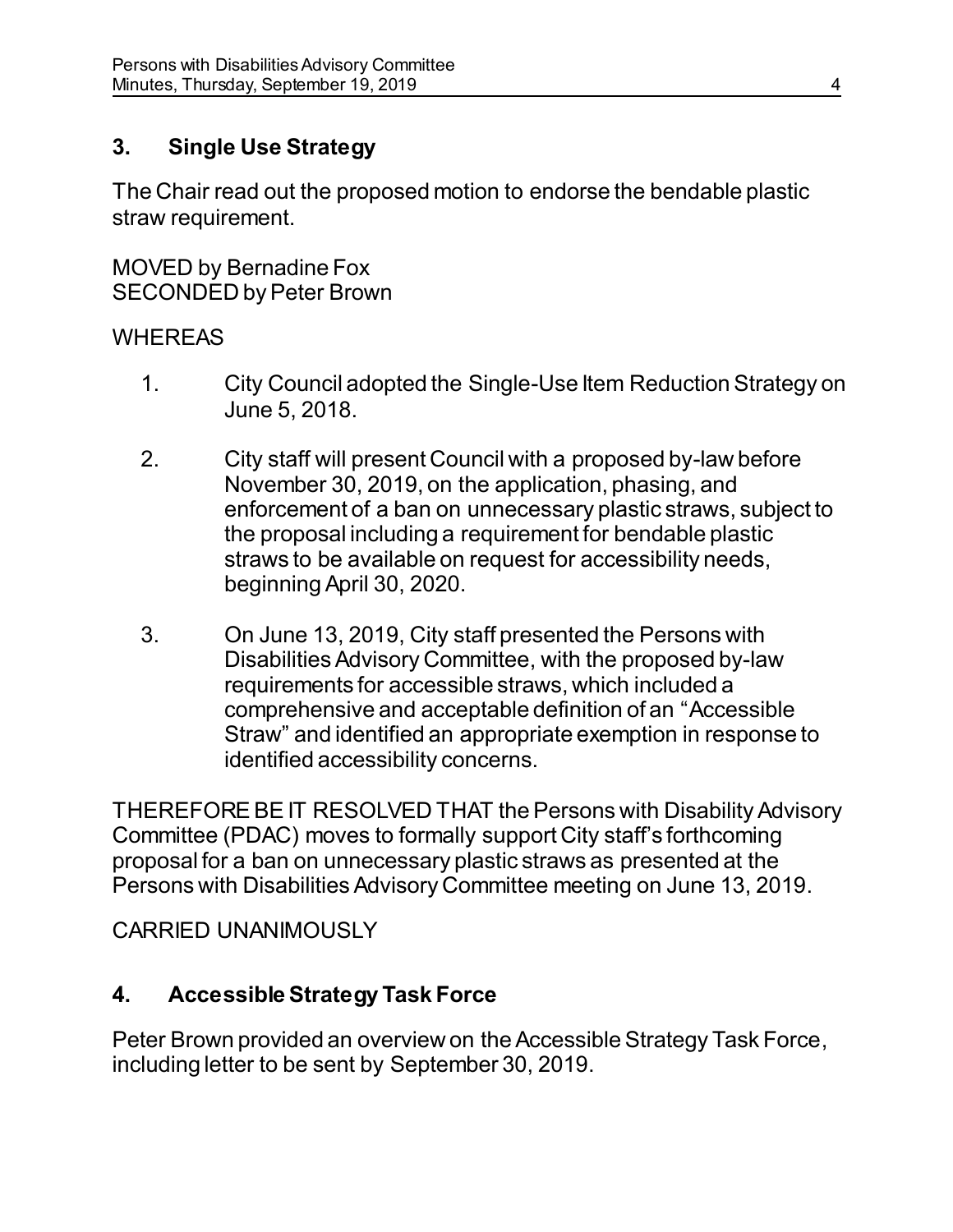Amy Do, Civil Engineer, Transportation Design Branch, provided an update on the task force, followed by discussion.

MOVED by Cathy Browne SECONDED by Leslie Benisz

#### **WHEREAS**

- 1. The Persons with Disabilities Advisory Committee (PDAC) had for many years advocated for a comprehensive and overarching City strategy to provide and promote accessibility and inclusion for persons with disabilities;
- 2. The previous Mayor and Council unanimously passed a motion on May 2, 2018 directing staff to review current City policies and initiatives with respect to persons with disabilities, universal design and access, as well as options to advance implementation of accessibility throughout the City, including a Vancouver-specific Accessibility Strategy;
- 3. City staff prepared an Administrative Report to Council for September 18, 2018, with recommendations on moving forward with Phase l of an Accessibility Strategy, including a comprehensive timeline (see below) and a budget for implementation;
- 4. An Accessible City Task Force consisting of City staff and members of the current PDAC, Seniors Advisory Committee and Persons with Lived Experience Committees was established to assist and guide the City in the development and implementation of said Accessibility Strategy, including the hiring of an Accessibility Advisor to oversee this critical phase; and
- 5. It has been more than a year since the Administrative Report was voted upon, and the newly-elected Mayor and Council have not endorsed this Accessibility Strategy in any way, nor Accessibility Advisor been hired;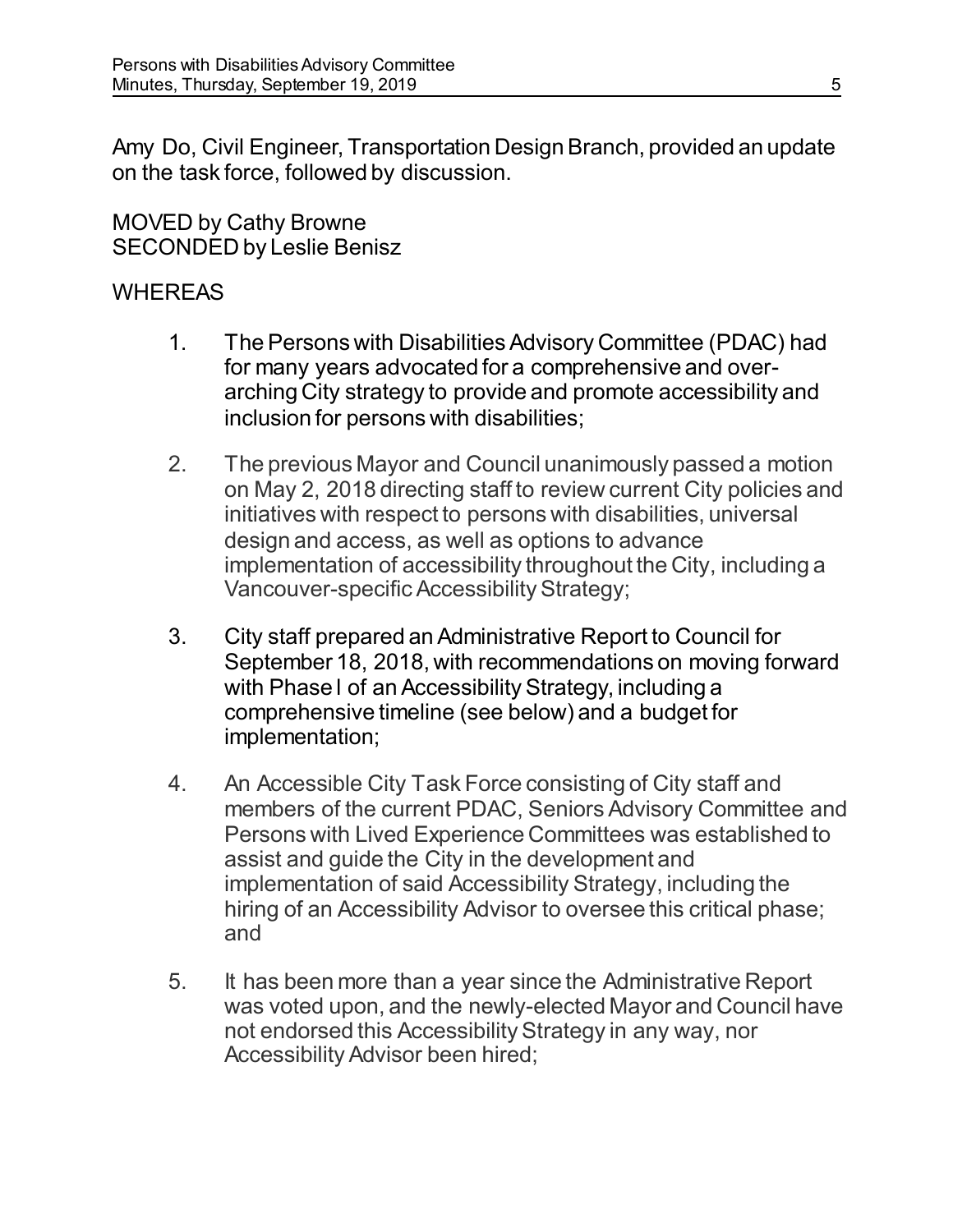6. The Accessibility Strategy Task Force has only met sporadically, and City staff missed its deadline of June 2019 to present its Report on Phase I of the Accessibility Strategy, and there appears to be little incentive among City Staff and Council to move this critical and long-overdue strategy forward.

THEREFORE BE IT RESOLVED that the Persons with Disabilities Advisory Committee (PDAC) direct its Co-Chairs to draft a letter recommending reaffirmation of Council's previous commitment and unanimous support of an Accessibility Strategy for the City of Vancouver including recommendations that:

- A. Expedite the hiring of an Accessibility Advisor.
- B. Adding key City staff and Council members to the Accessibility Strategy Task Force to reinforce the City's commitment to this initiative.
- C. Adjusting the previous timeline and budget to reflect a clear and comprehensive Phase I timeline and budget of no less than \$200,000, to report back to Mayor and Council no later than December 30, 2019;

FURTHER THAT this letter should be drafted, circulated for approval and delivered no later than September 30, 2019.

CARRIED UNANIMOUSLY

Procedural Note: Member attended the October 2, 2019, City Finance & Services Standing Committee Meeting to express the interests of the advisory committee, as per motion identified above.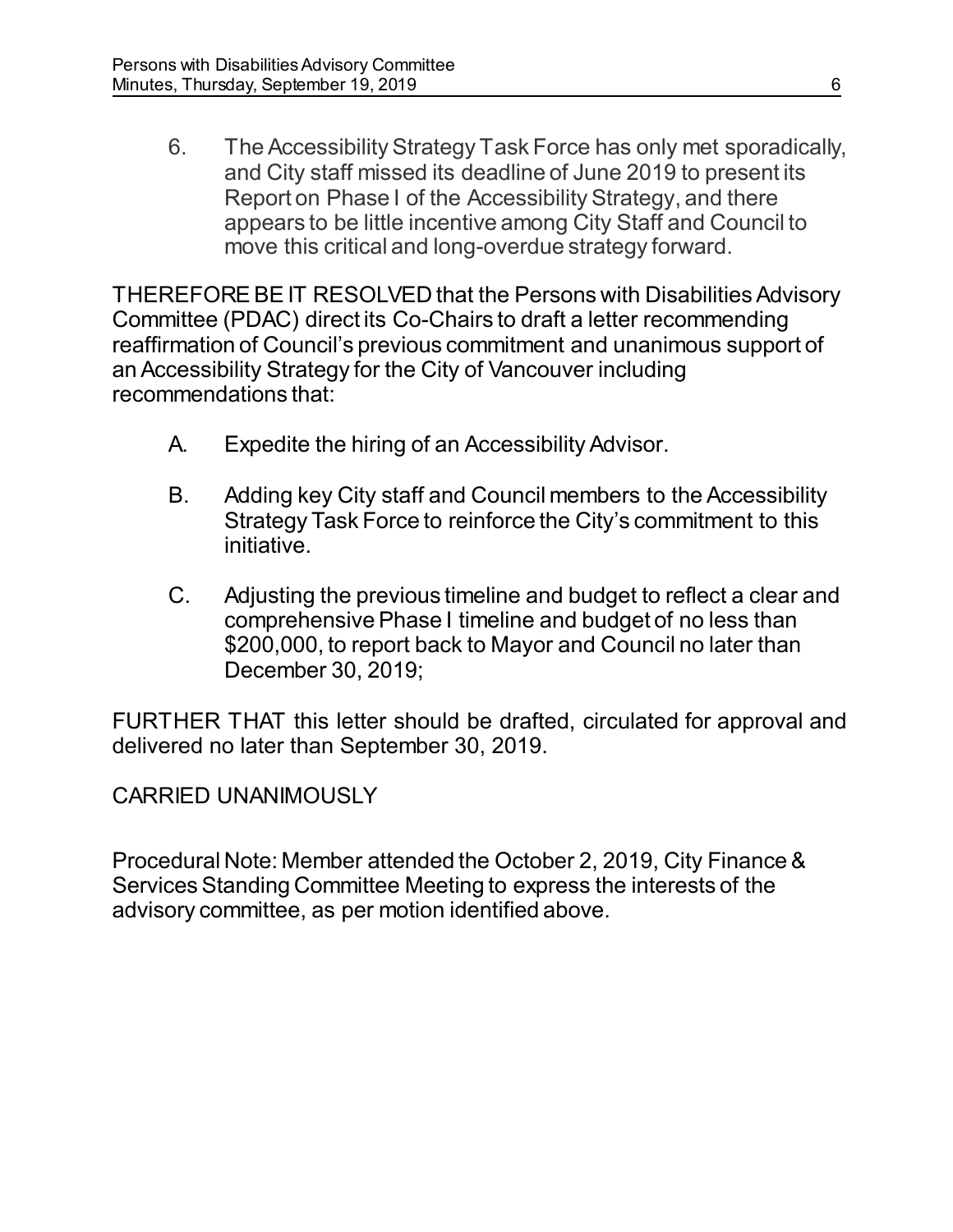# **5. Meeting Start Time Change**

MOVED by Leslie Benisz SECONDED by Peter Brown

> THAT the Persons with Disabilities Advisory Committee change the meeting times for the remainder of the 2019 meeting schedule (Regular meetings and Working sessions) from  $5 - 7$  pm, to  $5:30 - 7$ 7:30 pm.

CARRIED UNANIMOUSLY

#### **6. Subcommittee Reports**

No reports.

## **7. Reports from Liaison Members**

No reports.

#### **8. New Business**

Cathy Browne, will be taking a leave of absence for the months of October and November 2019.

## **ADJOURNMENT**

MOVED by Tasia Alexis SECONDED by Peter Brown

THAT this meeting be adjourned.

CARRIED UNANIMOUSLY